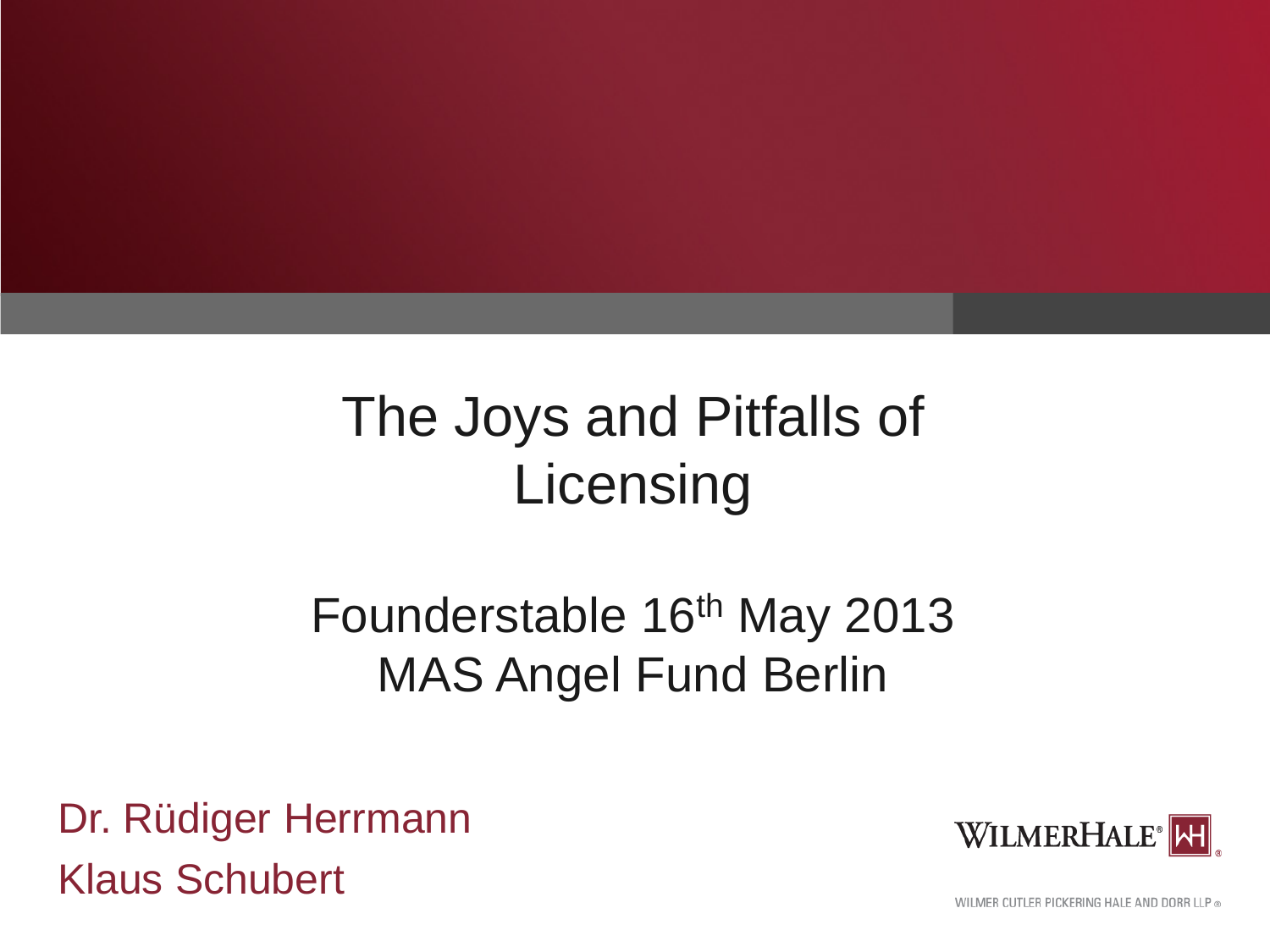#### $|\mathsf{H}|$ Agenda

- **-** Overview: Types of IP and Licenses
- **Agreement Structure**
- **Selected Issues**
- **Special Challenges in Licensing Deals**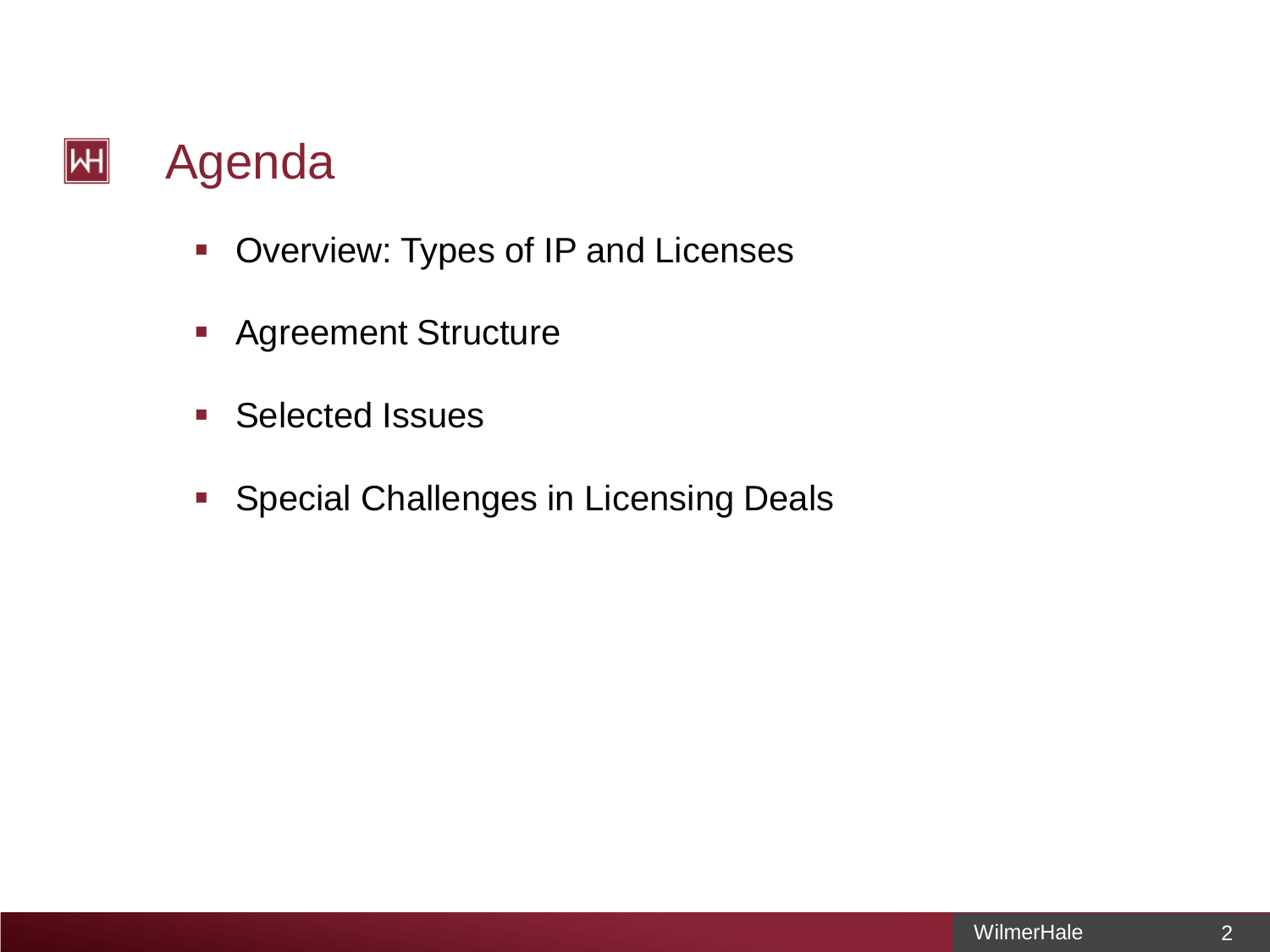

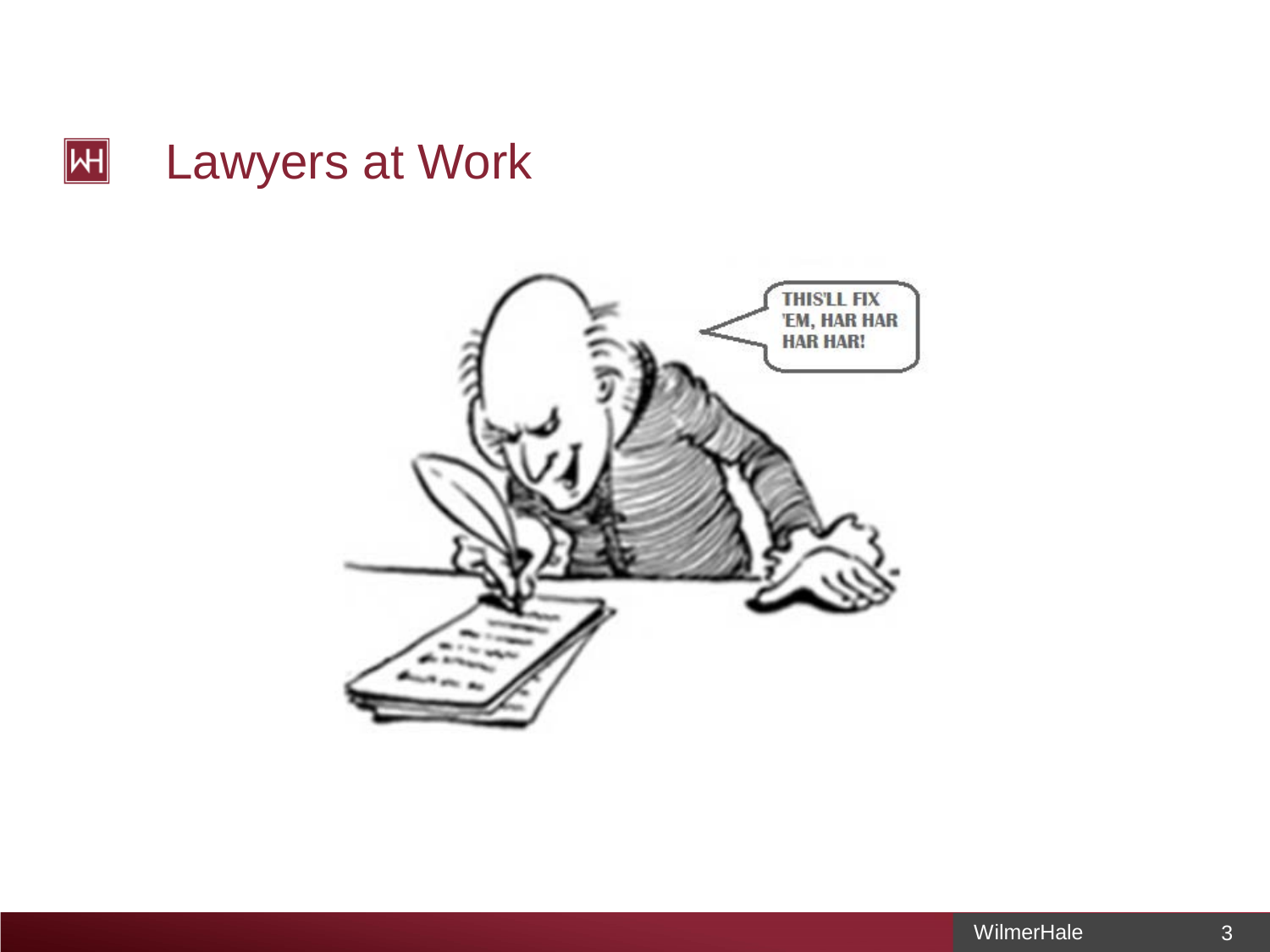#### Overview – What is a License ?  $\mathsf{|\mathsf{H}|}$

- A license grants rights under a specific set of intellectual property rights to undertake certain activities.
- **The type of IP rights being licensed will determine the nature** of the rights to be granted.
- Special Case: the know how license will have to grant rights, but also impose restrictions on licensee.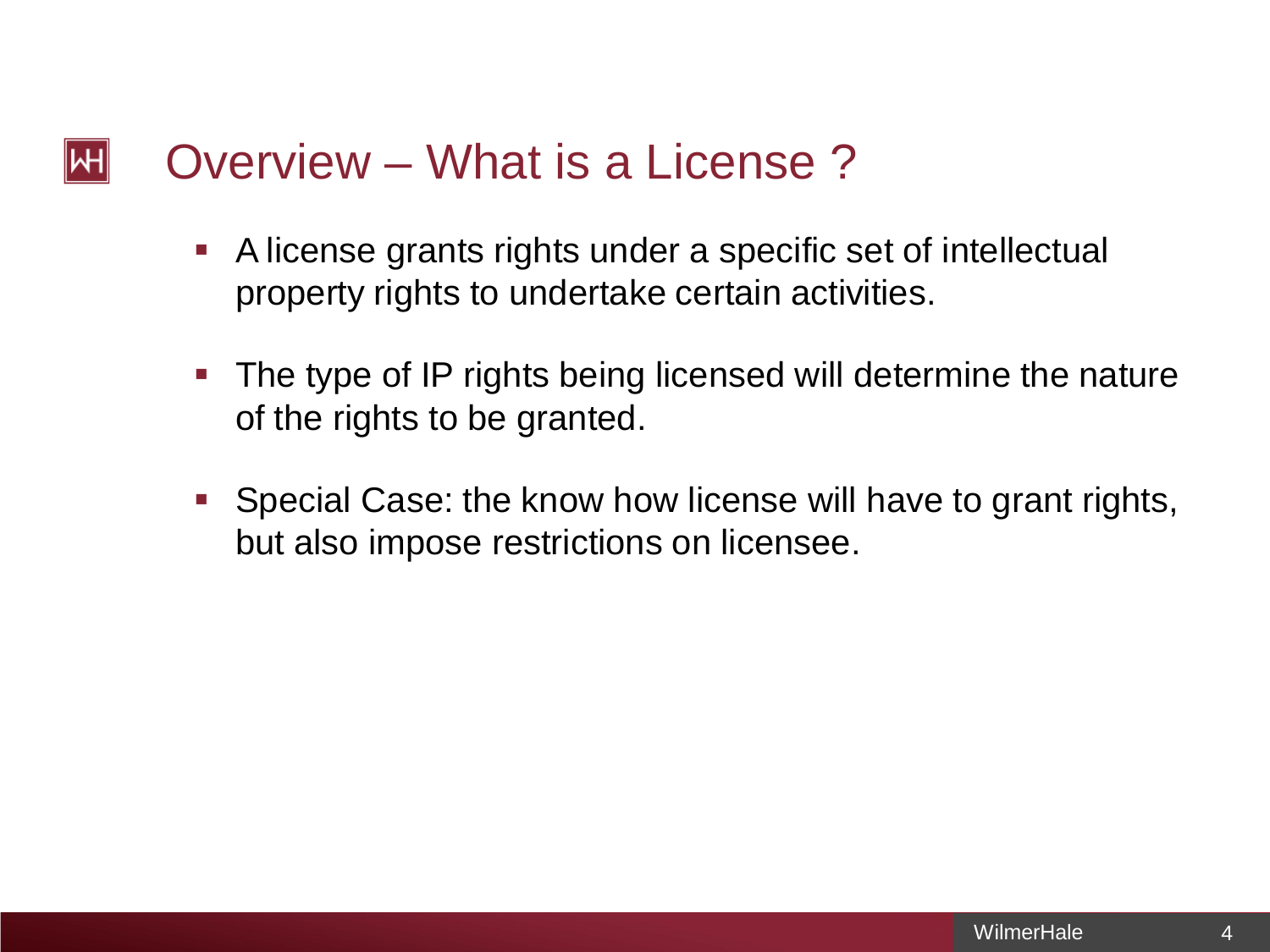#### Overview – What is IP?  $\left\Vert \mathsf{H}\right\Vert$

Intellectual Property can be

- **Khow how technical, administrative or commercial** knowledge not generally known
- **a** registered right like a patent, trademark, etc.
- a copyright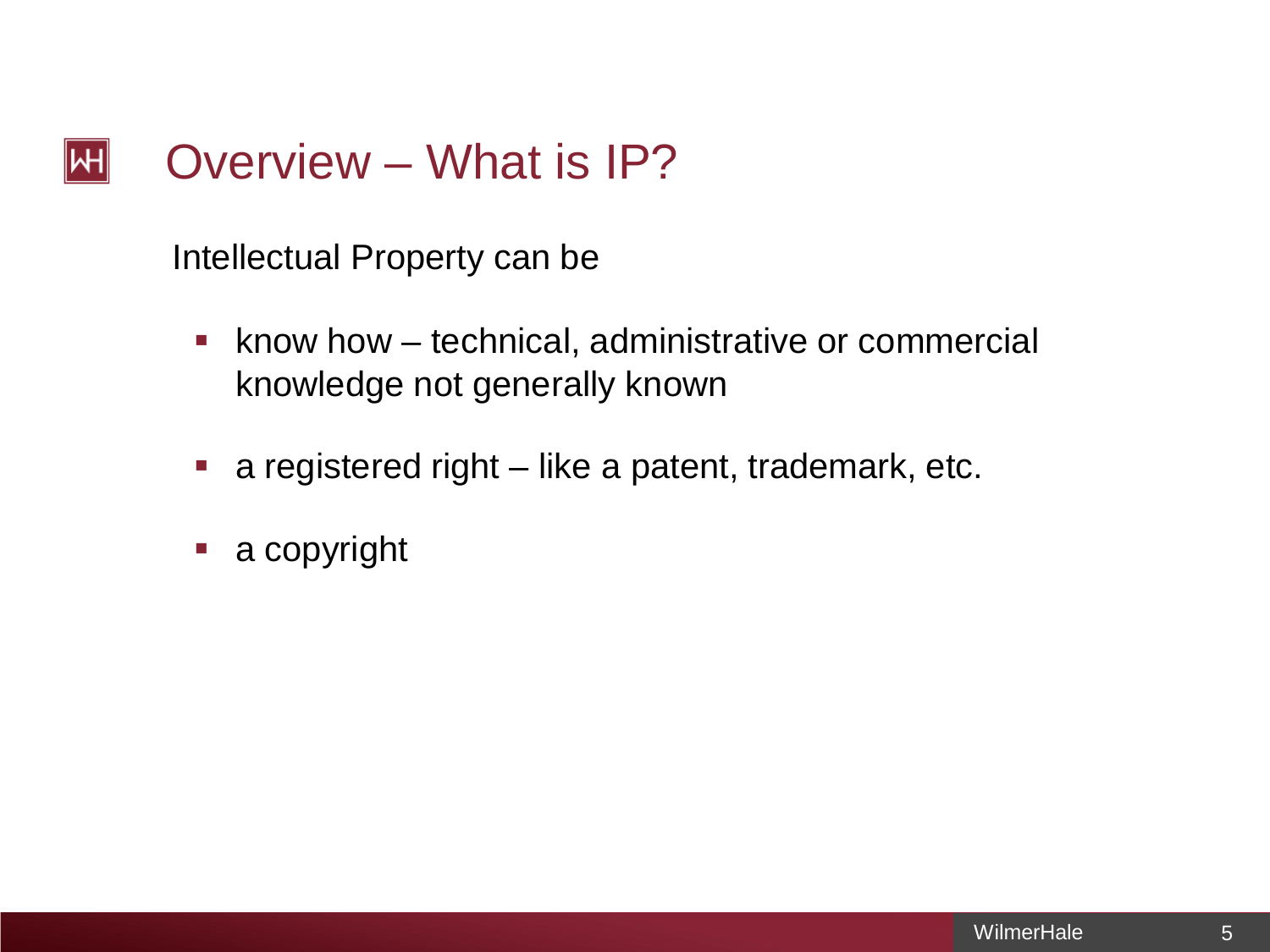### Overview – What is Know How vs. a Trade Secret?

 $|\mathsf{H}|$ 

- Know How is often defined as experience and information in the technical and business environment, which is not specifically protected by an IP right, such as a patent, however, grants economical or technical advantages over third parties.
- **Definition of Trade Secret** "[information ... that: (1) Derives independent economic value, actual or potential, from not being generally known to the public or to other persons who can obtain economic value from its disclosure or use; and (2) Is the subject of efforts that are reasonable under the circumstances to maintain its secrecy" (Uniform Trade Secrets Act adopted in various US jurisdictions)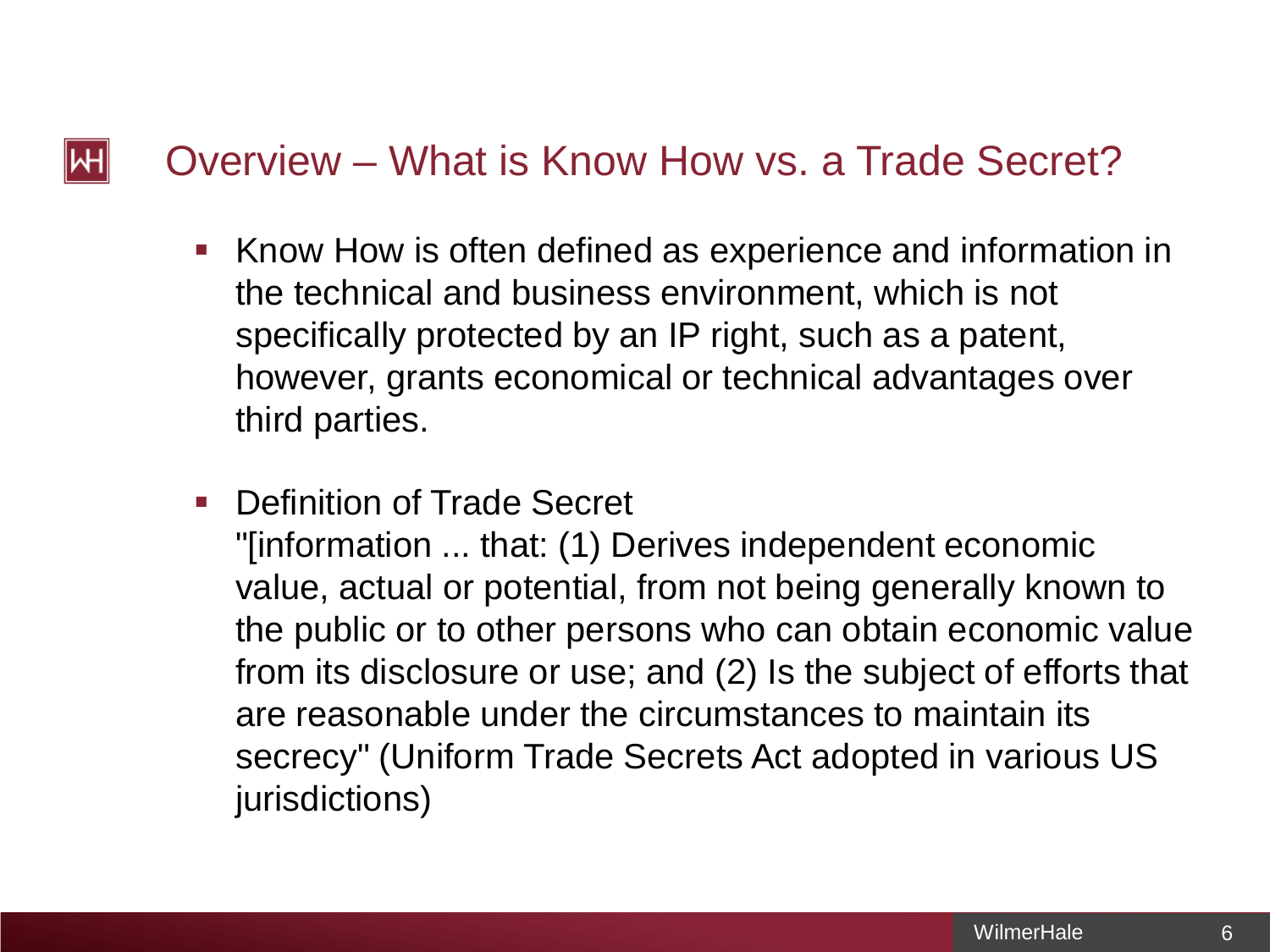#### Overview – What is a Patent?  $\mathsf{|\mathsf{H}|}$

- **Patents protect inventions**
- under European Law, an invention is a solution for a technical problem that is novel and based on an inventive step
- **Perify-** patents are territorial in nature
- patent rights are "rights to exclude" NOT a right to practice the patented invention
- patent laws define scope of rights to exclude others from
	- making, using, offering to sell, selling, and importing …
- usually 20 years, continuous obligation to pay maintenance fees
- utility patent: 10 years, no examination of novelty and inventive step
- **Periodicy** can be defensive or aggressive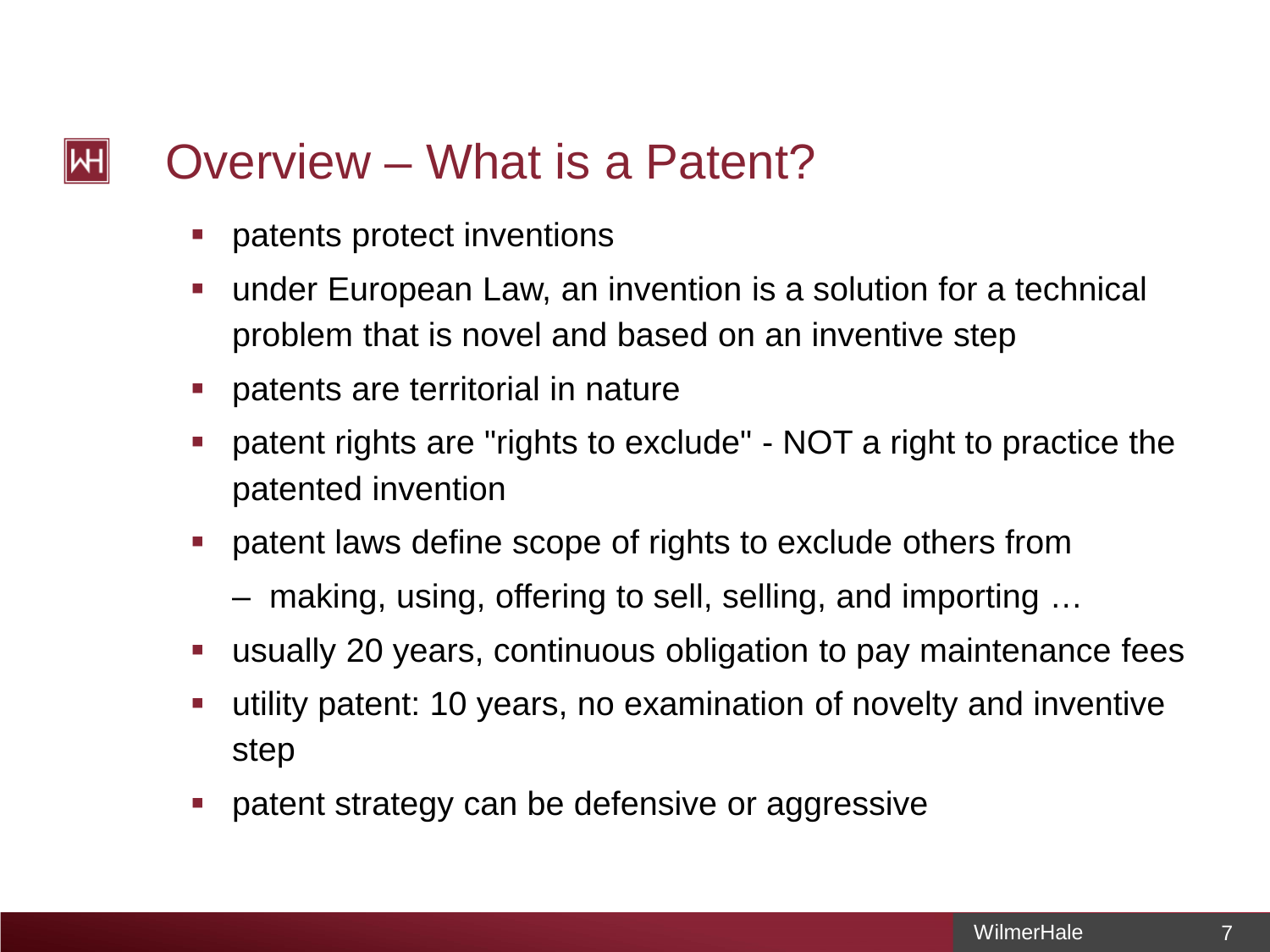#### Overview – What is a Trademark?  $\mathsf{|\mathsf{H}|}$

- denominates the origin of a product or service
- **needs to be distinct**
- can be a word, a figurative mark or a combination
- **•** protection only in specific countries
- **F** repetitive 10 year terms, can be upheld indefinitely, but becomes voidable if not used for five years after registration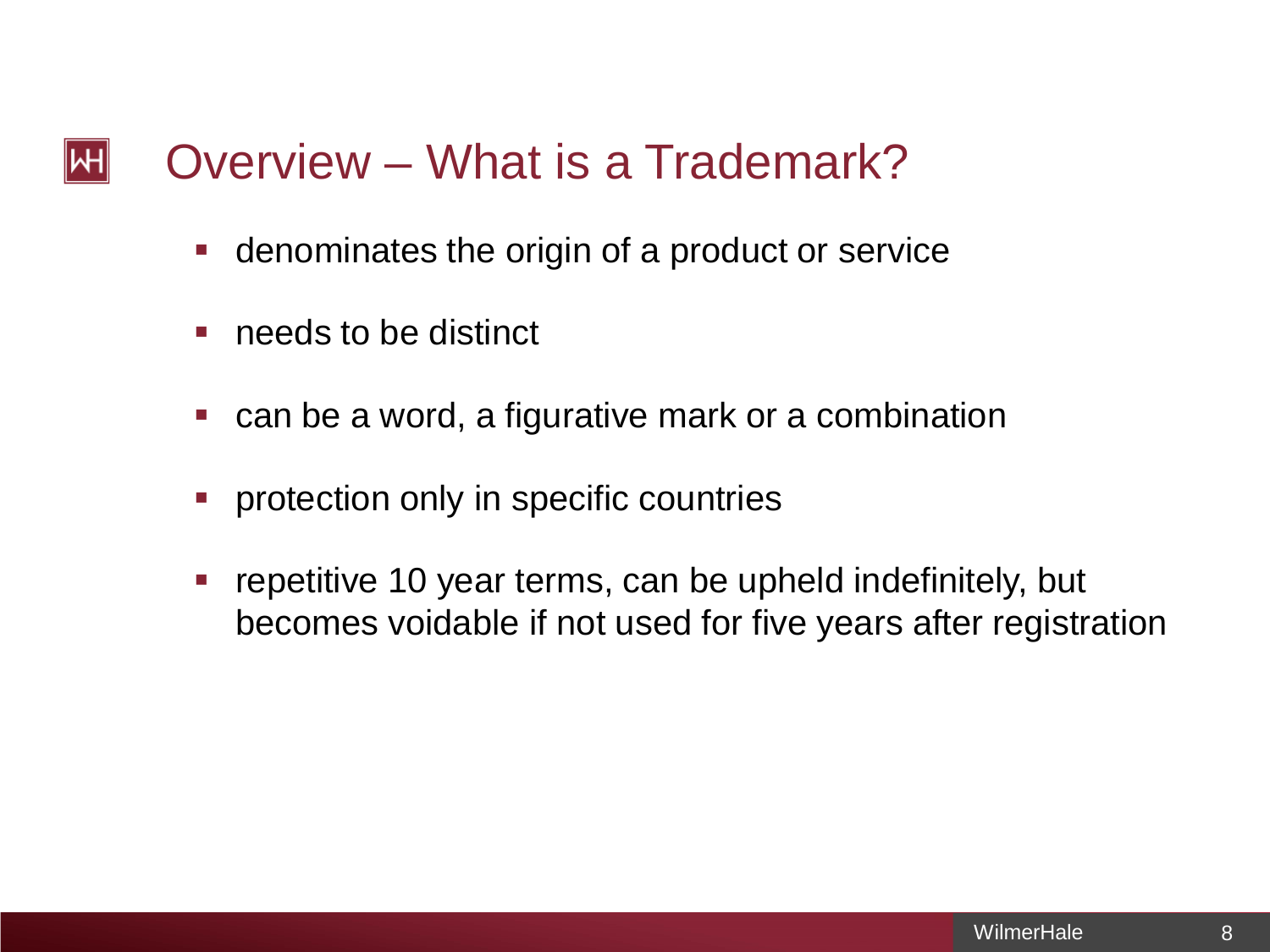#### Overview – What is a Copyright?  $\mathsf{|\mathsf{H}|}$

- **does not protect content, but design**
- **E** comes into existence with the creation of the work
- **•** applies to works of the fine arts, designs, architecture, music, but also texts and even...
- … software
- **70 years after death of creator**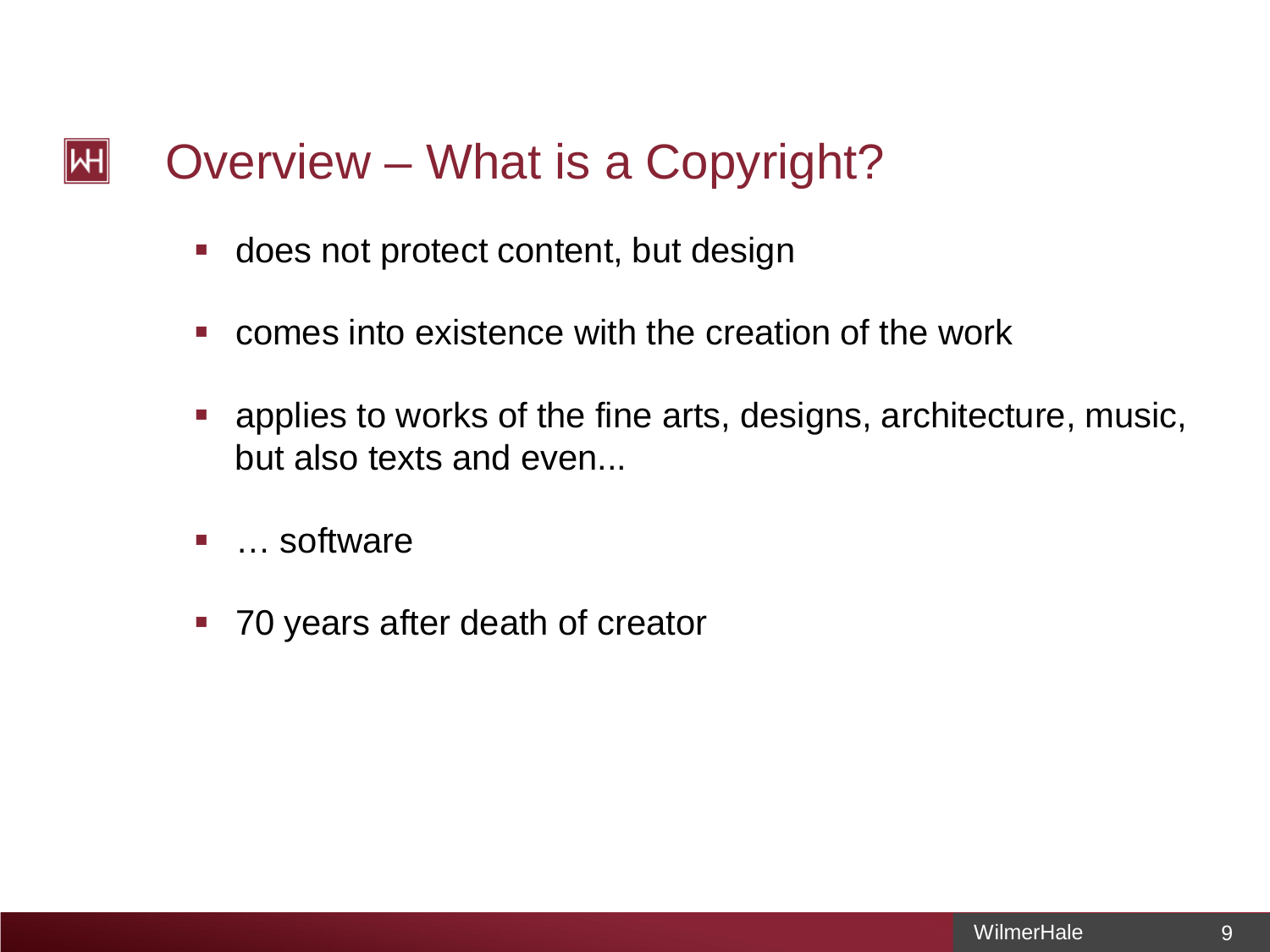#### Software Patents  $\mathsf{H}\mathsf{H}$

Germany:

- Statutory situation excludes patenting of pure software patents.
- **Jurisdiction is controversial.**
- Unfortunately the legal situation remains unclear for the time being.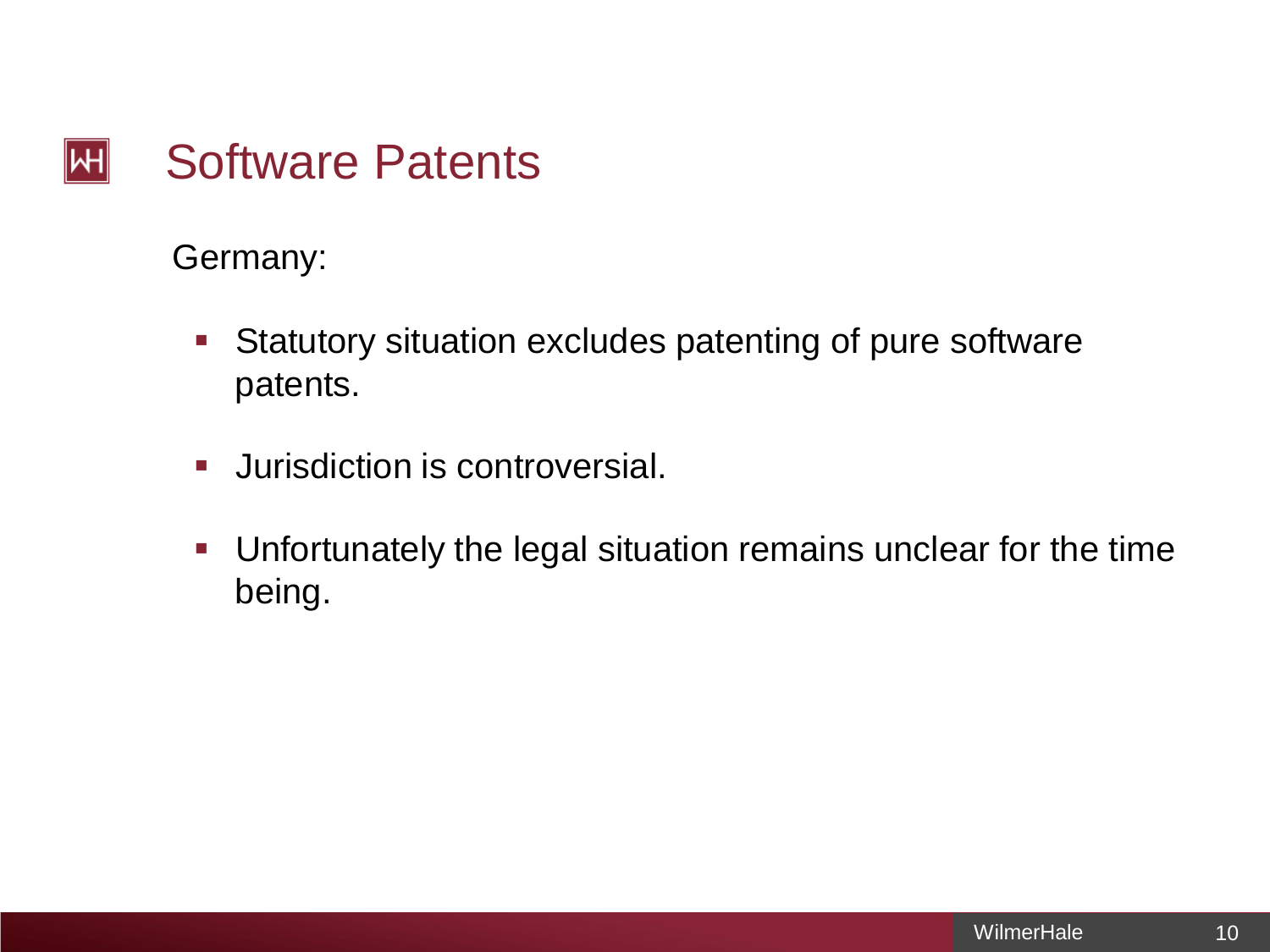#### Software Patents  $\mathsf{|\mathsf{H}|}$

Europe:

- **The EPO has issued many patents for inventions involving** software since 1970, based on the interpretation of European patent law allowing for software patents, where an invention makes a non obvious "technical contribution" or solves a "technical problem" in a non obvious way.
- Patents have also been allowed for inventions being useful for business and solving a technical problem.
- **Pure business patents are not allowed.**
- No enforcement history.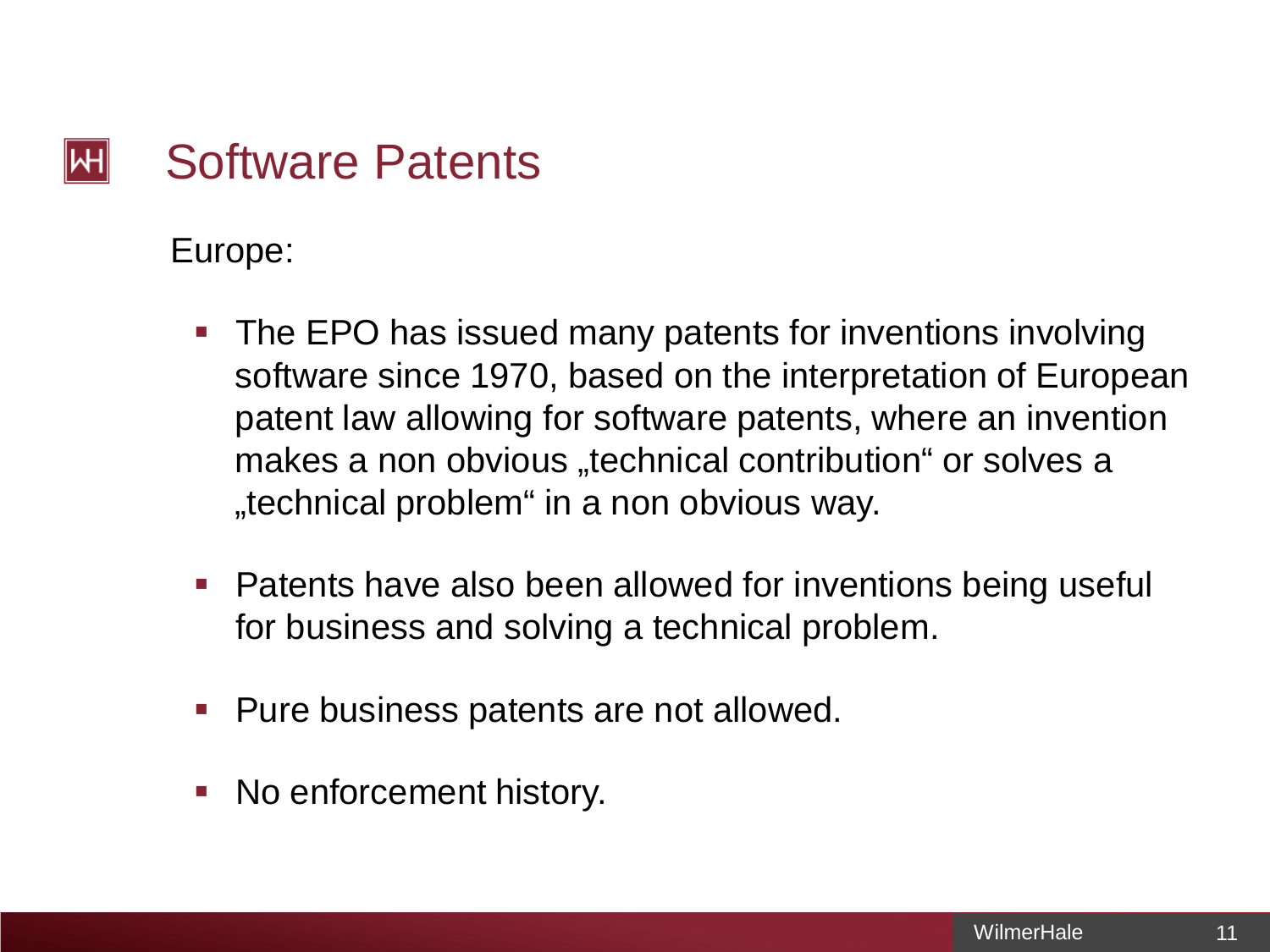#### Software Patents  $\left\Vert \mathsf{H}\right\Vert$

US:

- **Nore than 150,000 software patents have been issued** including many patents being granted for business methods implemented in software.
- In the US there have been several successful enforcement trials for software patents.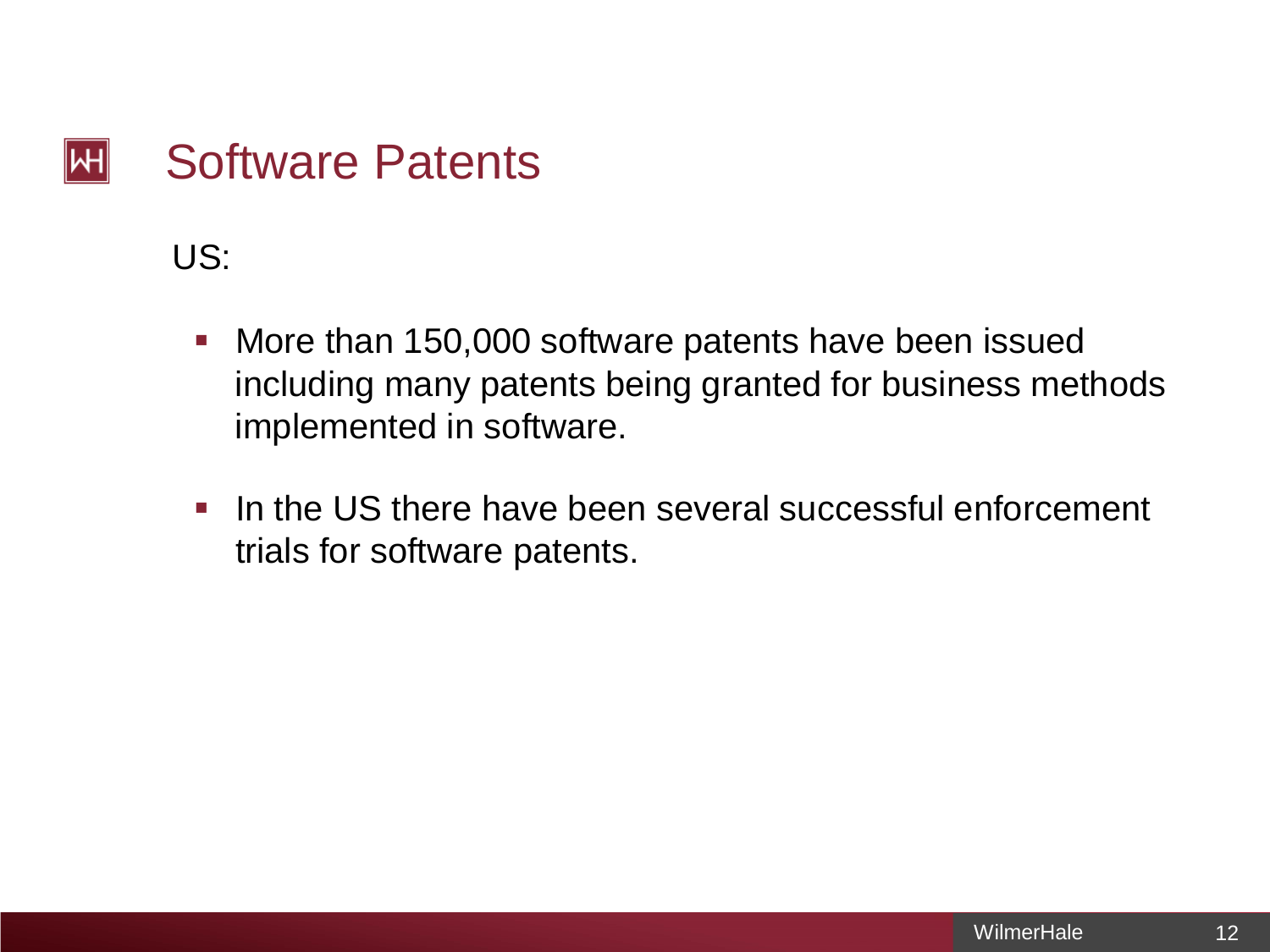#### License Types – Patent License  $\left\Vert \mathsf{H}\right\Vert$

- **-** license covering the claim of a patent
- **for specific or all possible uses (scope)**
- **for certain territories**
- **for a certain term (maximum term life of patent)**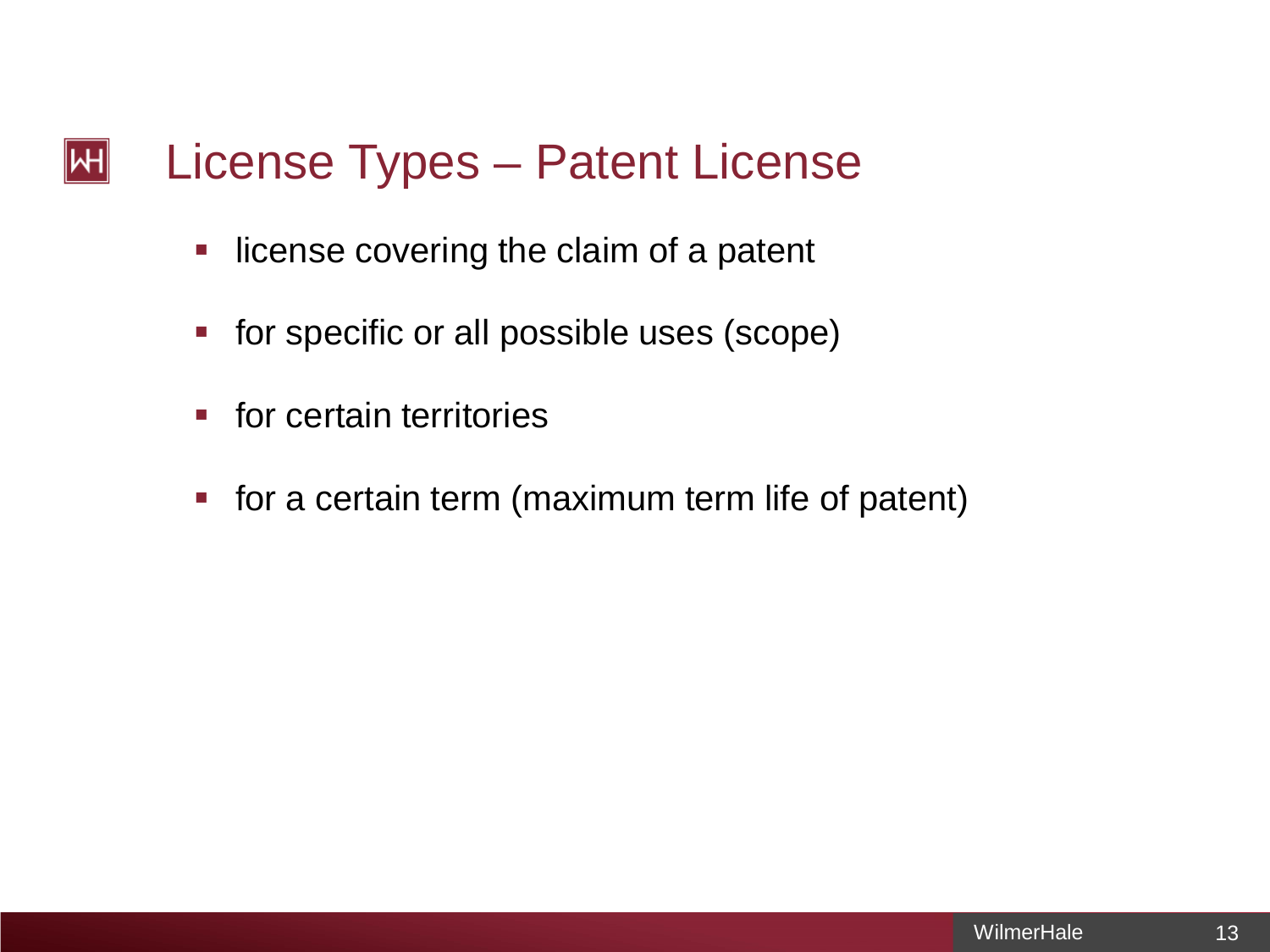#### $\left\Vert \mathsf{H}\right\Vert$ License Types – Trade Secret/Know How

- A know how license usually grants a right to make use of know how, but is really an agreement on certain prohibitions concerning know how provided.
- No specific protection, however, section 17 of the German Unfair Trade Practices Act (UWG) applies.
- **Prohibition is usually two-fold: only certain uses allowed and** obligation of confidentiality.
- Important: limitations need to apply even after term has ended.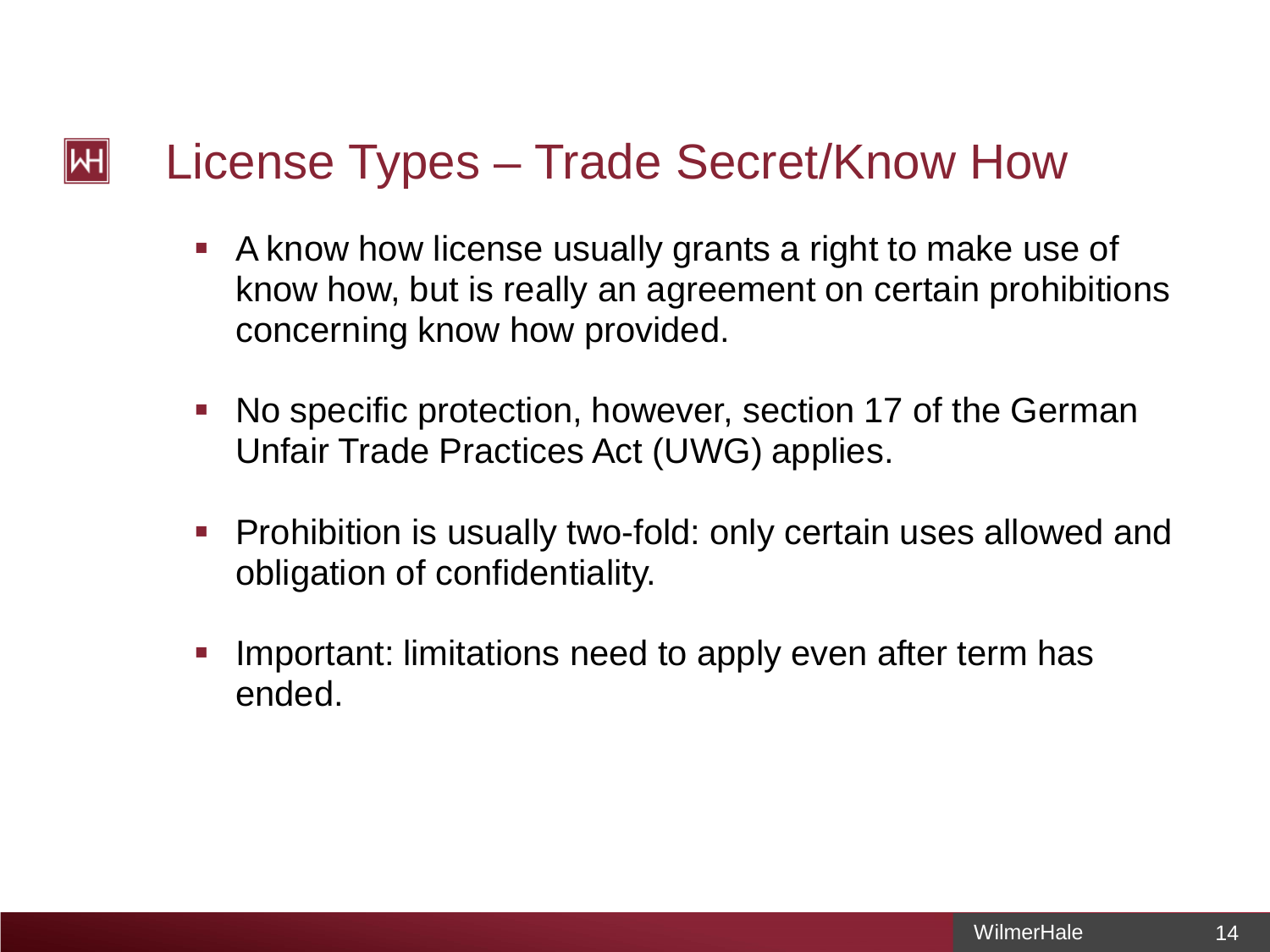#### License Types – Trademark  $\left\Vert \mathsf{H}\right\Vert$

- **-** license covering the use of a certain trademark to mark products or services
- **for specific or all possible products and services**
- in a certain territory
- $\blacksquare$  for a certain term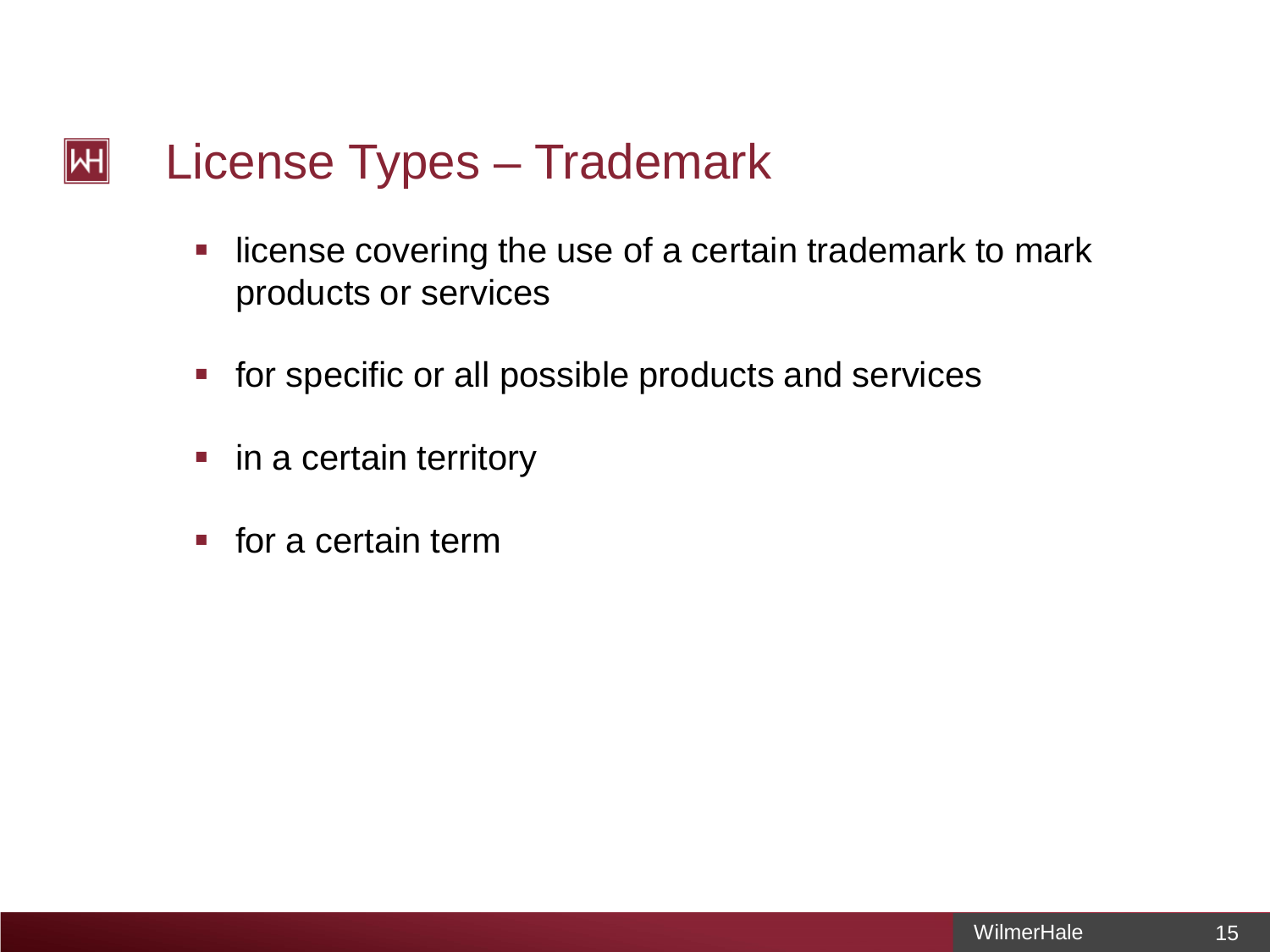#### $\left\Vert \mathsf{H}\right\Vert$ License Types – Copyright

- Owner of copyrighted work has the exclusive right to copy (reproduce), prepare derivative works, distribute, publicly perform, and publicly display.
- A copyright license provides licensee with the right to exercise the exclusive rights otherwise reserved to the owner of the copyrighted work.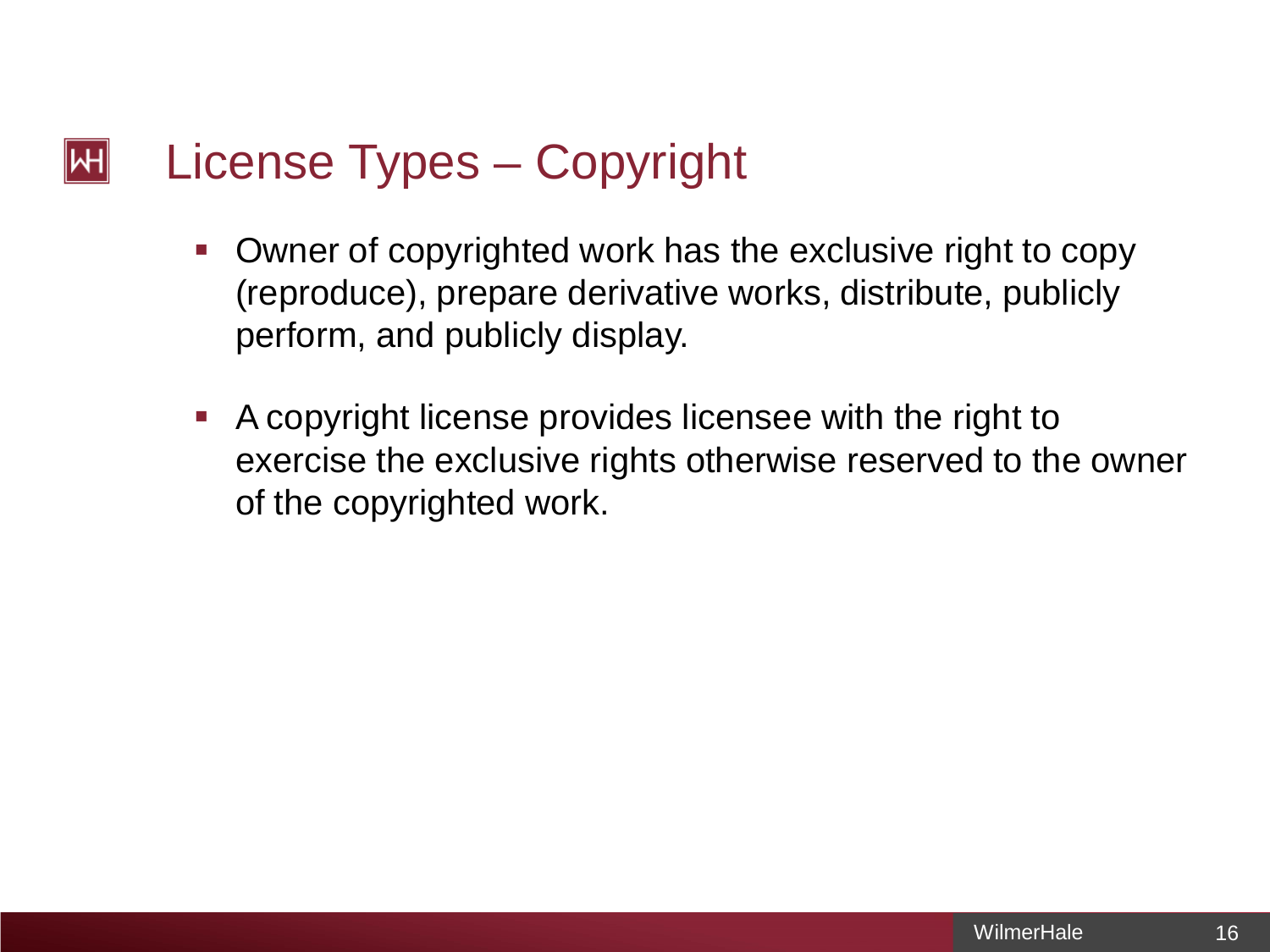#### License Types – Hybrid  $\left\Vert \mathsf{H}\right\Vert$

- cover more than one form of IP
	- most common: patent and know-how license
- consider splitting into multiple license grants
	- particularly for patent/copyright/trademark licenses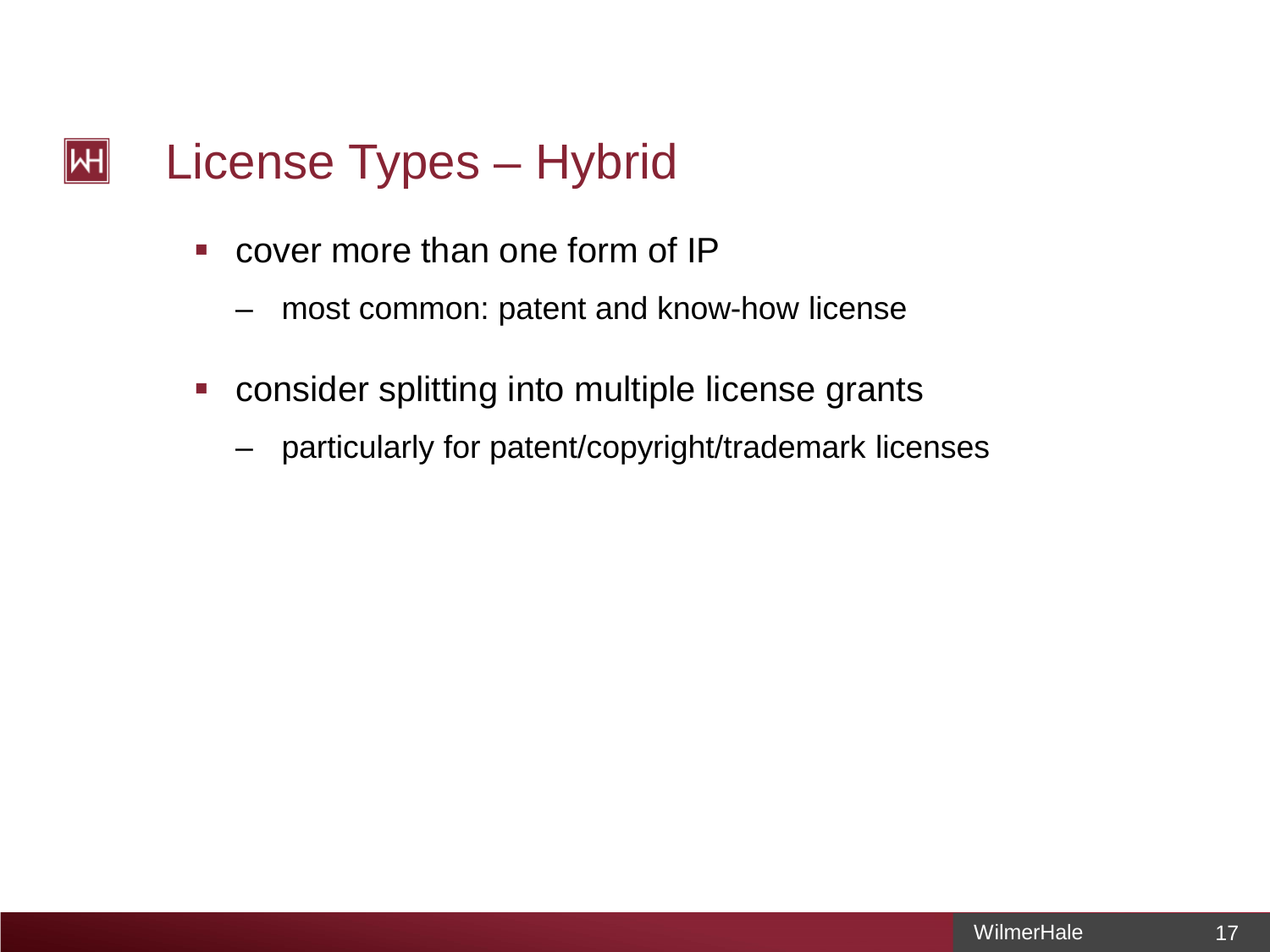#### $\left\Vert \mathsf{H}\right\Vert$ Overview – Different Qualities and Scopes of a License

Quality:

- **Exclusive License**
- semi-exclusive License/Sole License
- **non-exclusive License**
- **E** compulsory License

Scope:

- **territory**
- **u** term
- use (scope)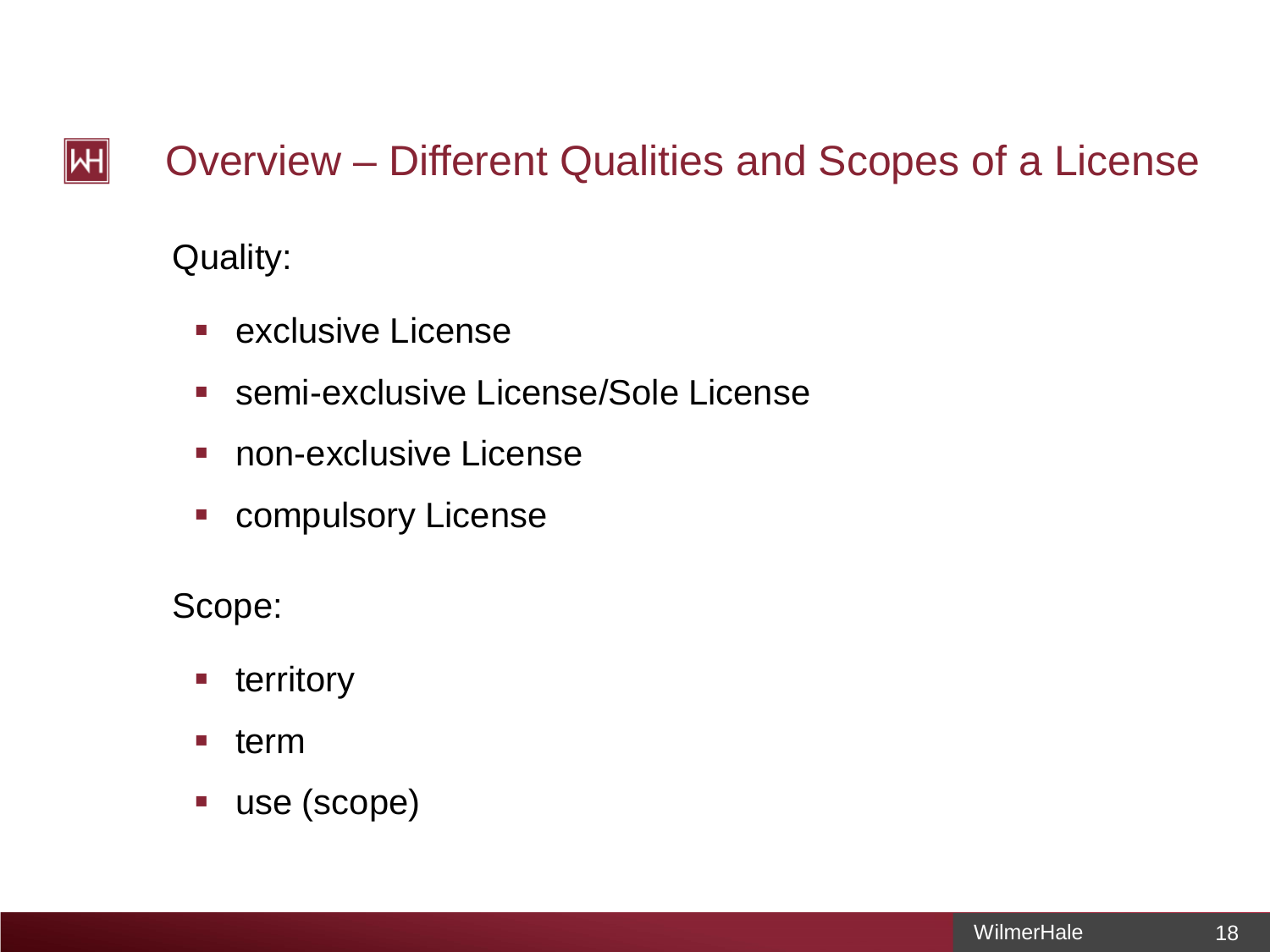## Agreement Structure – The Anatomy of a License

- preamble (describe what purpose agreement serves)
- **Permierent Propert Propert Propert Propert Propert Propert Propert Propert Properties**
- **grant of license**
- **obligation to exercise licensed rights**
- **F** fees/royalties
- accounting

 $\left\Vert \mathsf{H}\right\Vert$ 

- reps & warranties
- improvements
- covenant not to sue, third-party-infringements
- confidentiality
- term and termination
- choice of law/venue
- miscellaneous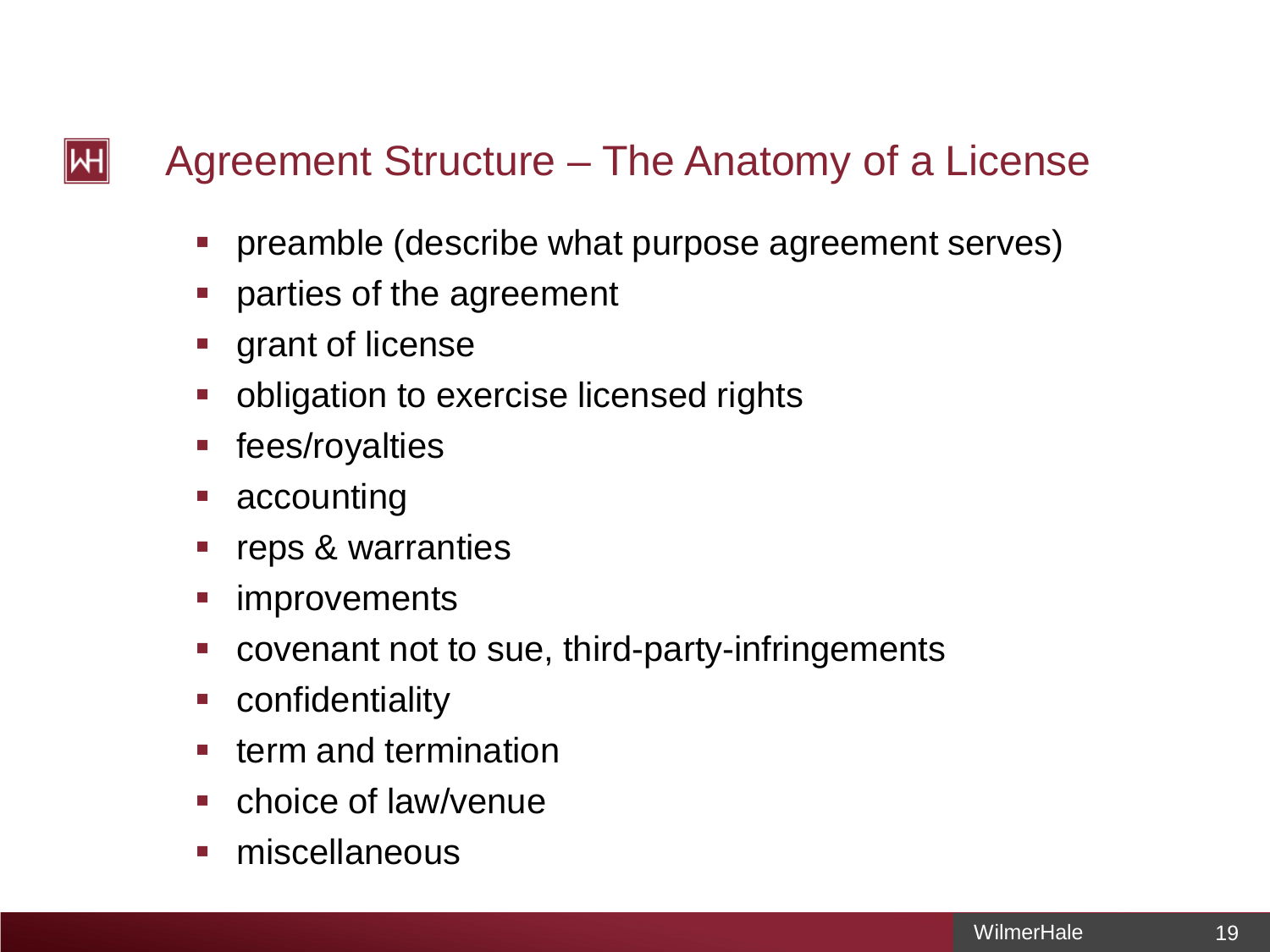#### $\left\Vert \mathsf{H}\right\Vert$ Selected Issues – License Grant

Subject to the terms and conditions of this Agreement, Licensor hereby grants to Licensee [and its Affiliates that agree in writing to be bound by the terms of this Agreement], a [royaltybearing/fully paid], [perpetual and irrevocable], [nontransferable, subject to Section X], [non-/co-/exclusive license,] [including/without the right to grant sublicenses] under the Licensed Technology, to make, have made, use, sell, offer for sale and import Licensed Products [and practice the Licensed Process for any purpose/to research, develop and manufacture the Licensed Product] for use in the Field and in the Territory.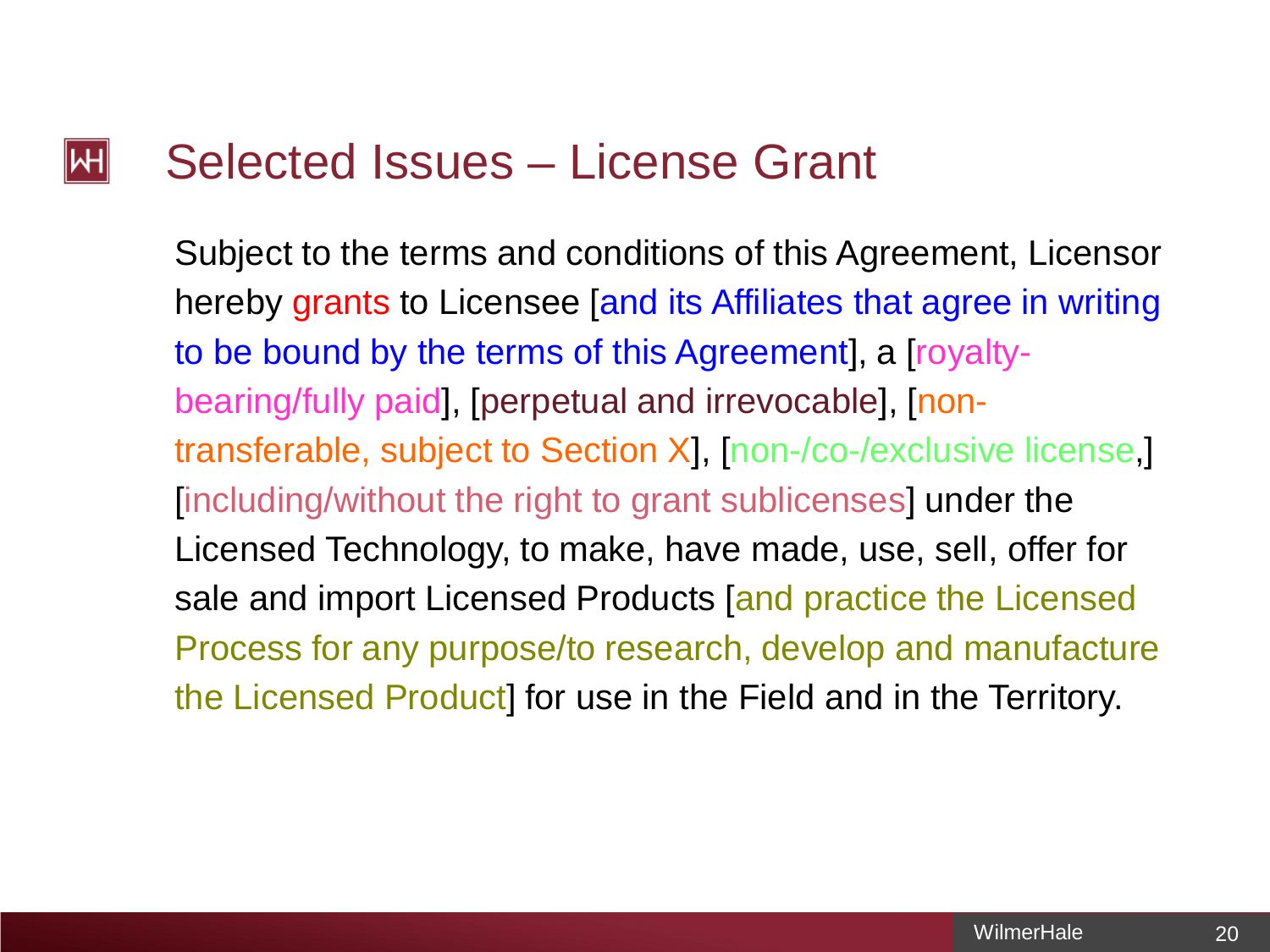#### Selected Issues – Financial Terms  $|\mathsf{H}|$

- **fixed fee license**
- upfront payment/minimum fee
- milestone payments
- **•** royalties
- **disclosure of accounts**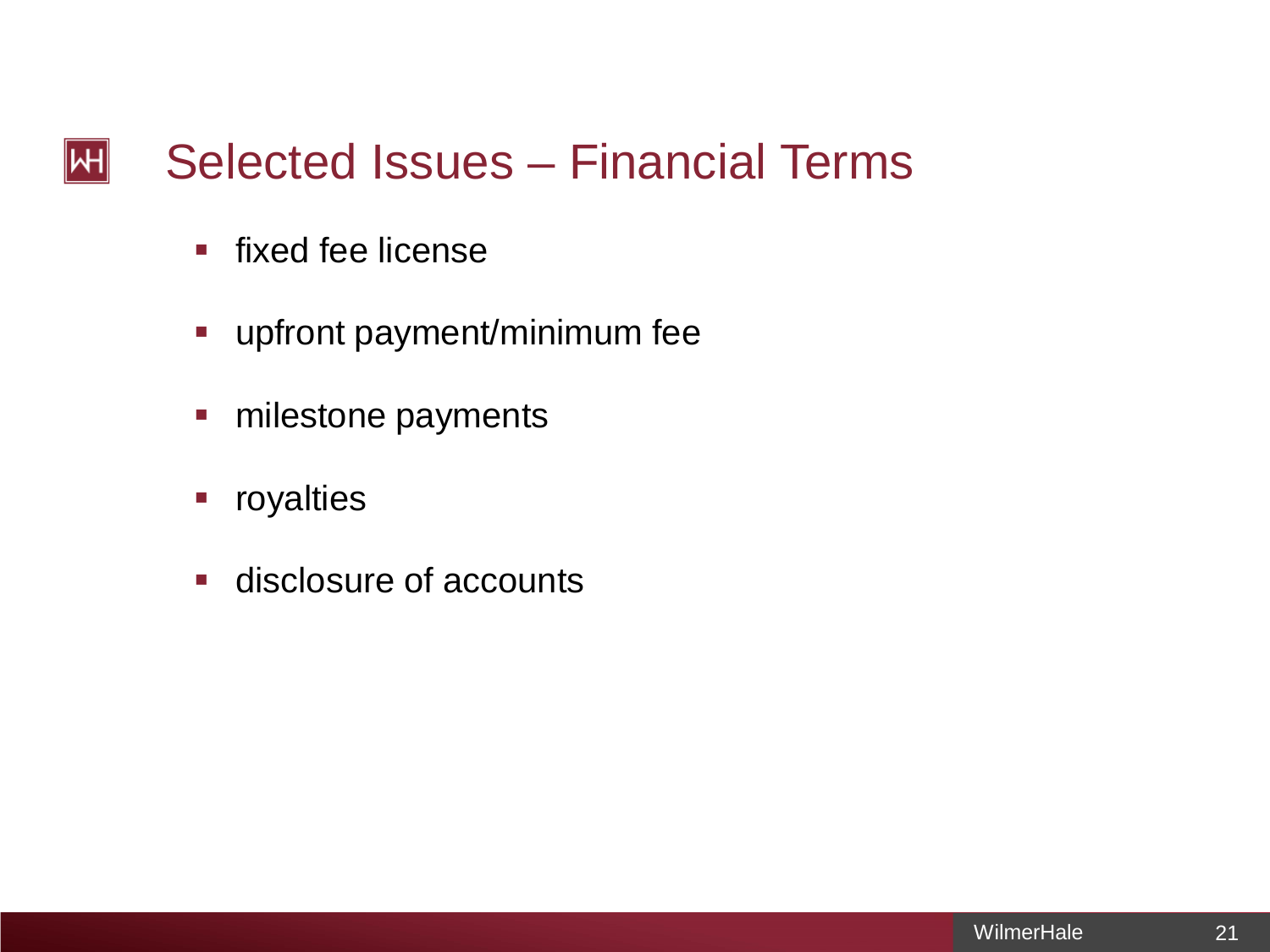#### Selected Issues – Reps & Warranties  $\left\Vert \mathsf{H}\right\Vert$

- **•** ownership
- $\blacksquare$  encumbrances
- **Figure 1 registration/maintenance**
- (employee) inventors
- **F** infringements by third parties
- **F** infringements of third party rights
- **Fitness for a particular purpose**

22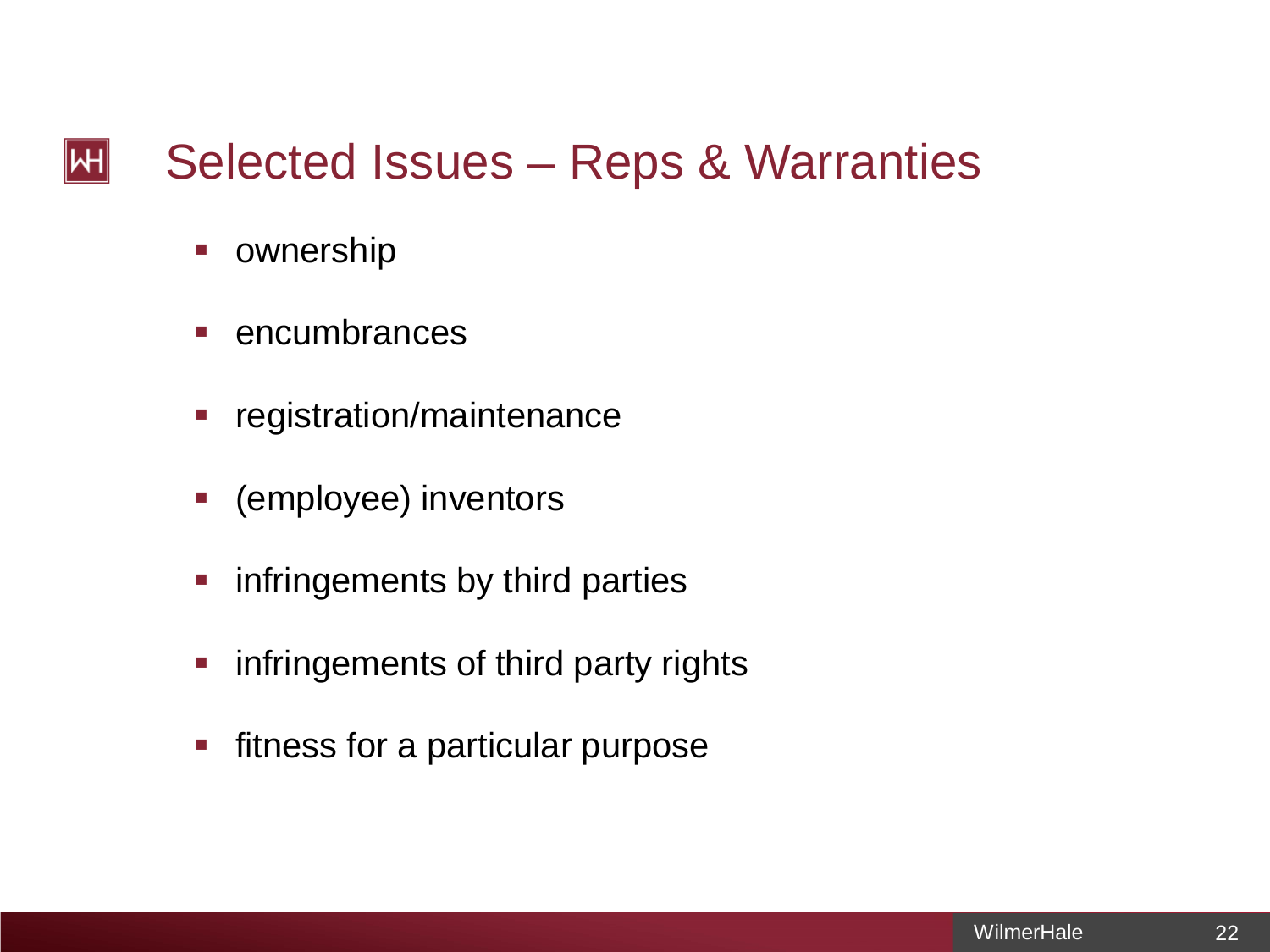#### Selected Issues – Term and Termination  $\mathsf{|\mathsf{H}|}$

- term
	- Agreement Term; Research Term; Royalty Term
- **E** expiration
	- Term has run its natural course
- **termination** 
	- Premature termination of agreement prior to Expiration
- **if it is all in the consequences** 
	- Sanctions under the termination regime
- **survival** 
	- Terms that survive Expiration and/or Termination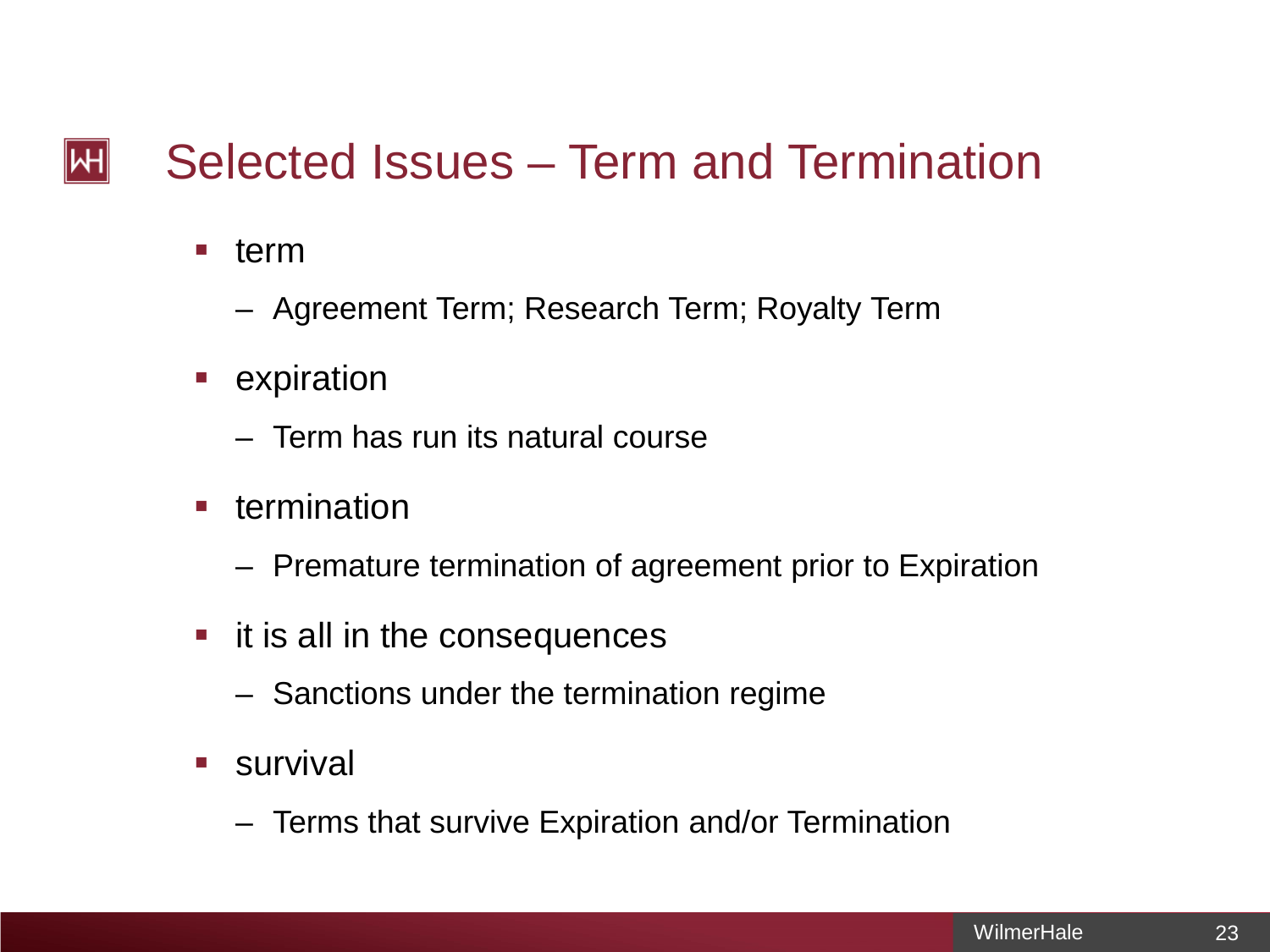#### Special Challenges in Licensing Deals  $\left\Vert \mathsf{H}\right\Vert$

- **IP ownership/employee inventions**
- **IP protection at its limit:** 
	- research privilege and compulsory licensing
- **-** licenses and insolvency
- **E** cross border deals
- **dispute resolution**